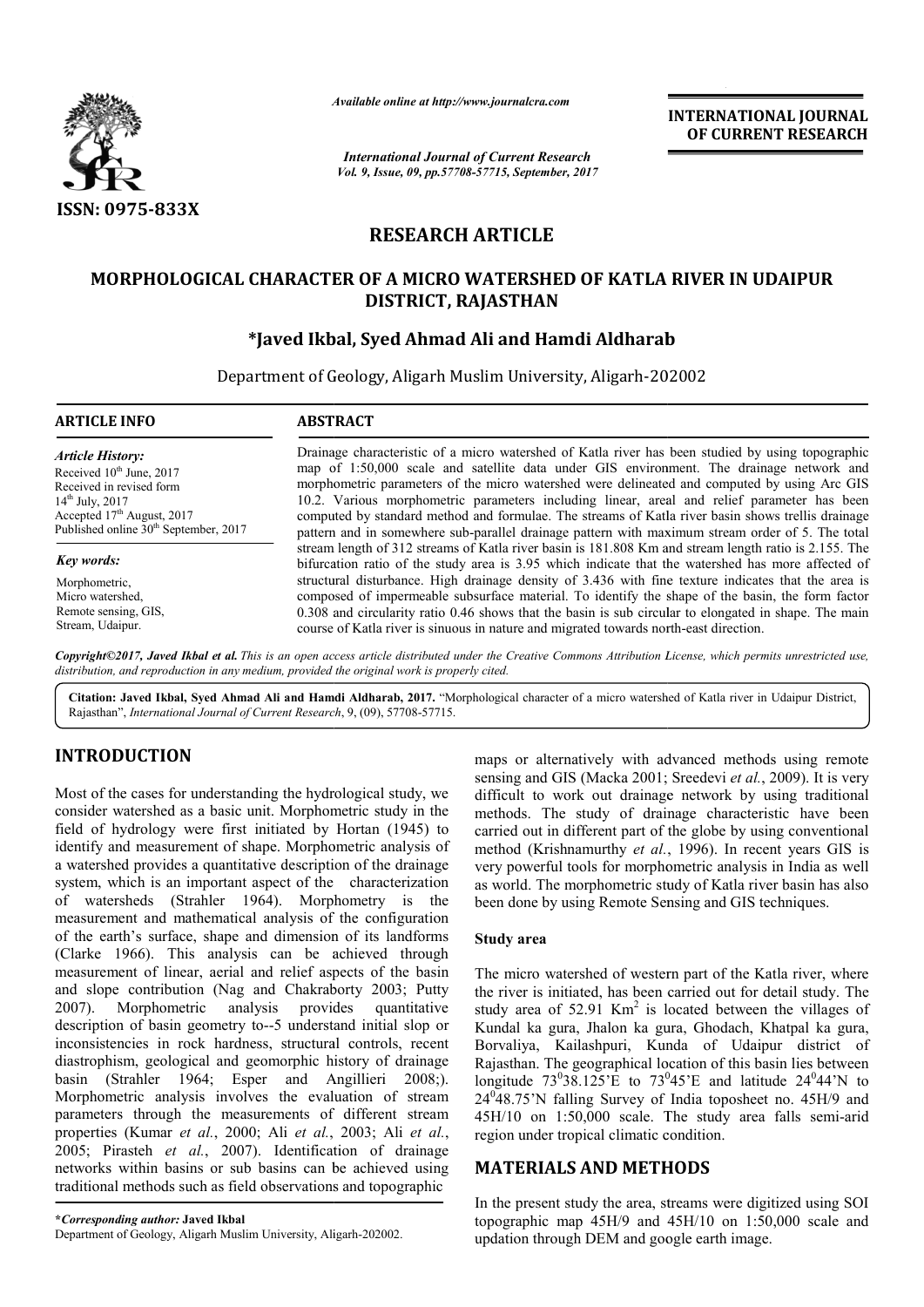

**Fig. 1. Location map**

The dividing lines for the runoff or the ridgelines were identified by SRTM DEM of 1 arc resolution. The ArcMap 10 software has been used to digitize the drainage network. Three aspects of morphometric parameter were calculated using standard formulae. Elevation (Fig 3b), Slope (Fig 3c) and Aspect map (3d) has prepared using SRTM data to understand about the behaviour of the study area. River sinuosity and Transverse Topographic Symmetry Factor has been analysed to study the behaviour of the area.

## **RESULT AND DISCUSSION**

Morphometric parameters are classified as 1. Linear aspect 2. Areal aspect 3. Relief aspect.

#### **Linear aspect**

Linear aspect include Stream order (U), Stream number (Nu), Stream length (Lu), Mean stream length (Lsm), Stream length ratio (Rl) and Bifurcation ratio (Rb) which are discussed below.

#### **Stream order (U)**

Differentiate the stream order in the basin is the first step to analyse. Stream order expresses the hierarchical relationship between stream segments. The channel segments has been ranked according to Strahler's (1964) stream ordering system that is  $1<sup>st</sup>$  order stream has no tributaries,  $2<sup>nd</sup>$  order streams have tributaries only of  $1<sup>st</sup>$  order streams and by joining two  $2<sup>nd</sup>$ order,  $3<sup>rd</sup>$  order stream is formed and so on. In this study area the highest order is five (Fig 1).

#### **Stream number (Nu)**

Horton (1945) "laws of stream numbers" states that the number of stream segments of each order forms an inverse geometric sequence against plotted order. The total number of streams are 312. Out of which 229 are  $1<sup>st</sup>$  order, 58 are  $2<sup>nd</sup>$ order, 19 are  $3<sup>rd</sup>$  order, 5 are  $4<sup>th</sup>$  order and 1 is  $5<sup>th</sup>$  order. Most of the places the streams have been formed trellis pattern. The calculated number of streams with order shows that the number of streams decreases with increasing order Fig.2a). With small deviation from straight line most of the drainage network shows linear relationship (Fig. 2b).

#### **Stream length (Lu)**

Horton (1945) states that the average length of streams of each order in a drainage basin tends closely to approximate a direct geometric ratio. Generally the total length of stream segments decreases with increasing stream order (Fig. 2c, Fig. 2d). The total length of all stream segments is 181.81 Km. The length of  $1<sup>st</sup>$  order is 107.59 Km,  $2<sup>nd</sup>$  order is 34.64 Km,  $3<sup>rd</sup>$  order is 17.77 Km,  $4^{th}$  order is 14 Km and  $5^{th}$  order is 7.81 Km.

#### **Mean Stream Length (Lsm)**

The Mean Stream Length varies from 0.47 to 7.81 respectively  $1<sup>st</sup>$  order to  $5<sup>th</sup>$  order as shown in table 2. The mean stream length of a particular order is greater than that of next lower order and less than that next higher order (Fig. 2e). The mean length of a channel is a dimensional property and reveals the characteristic size of drainage network components and its contributing basin surface (Strahler 1964). Table 2 shows total Lsm value of the micro watershed is 12.612.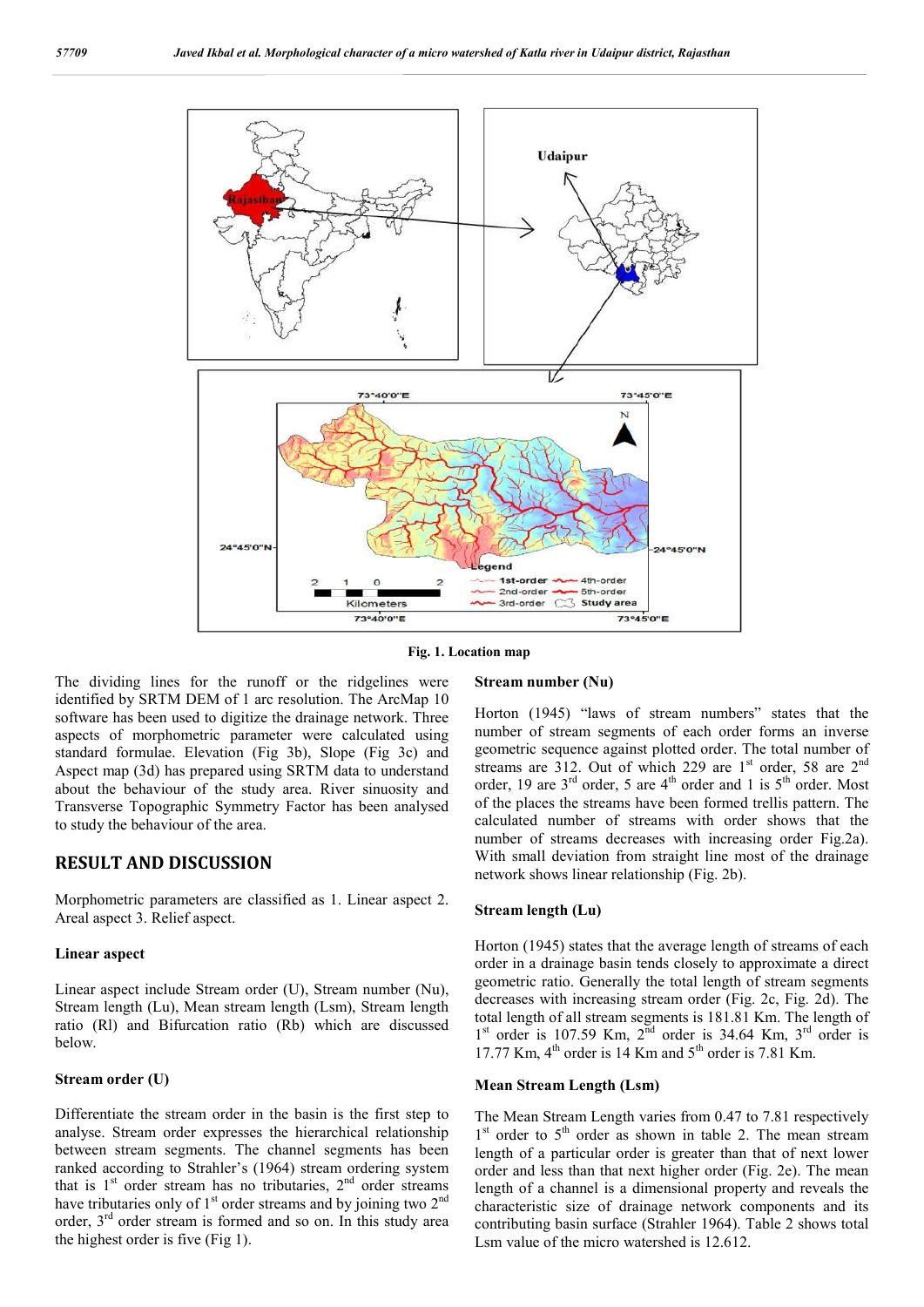| Morphometric Parameters             | Formula                                              |                     |
|-------------------------------------|------------------------------------------------------|---------------------|
|                                     |                                                      | Reference           |
| <b>Linear Parameters</b>            |                                                      |                     |
| Stream Order (u)                    | Hierarchical rank                                    | Strahler (1964)     |
| Stream Length (Lu)                  | Length of the stream                                 | Horton (1945)       |
| Mean Stream Length (Lsm)            | Lsm=Lu/Nu                                            | Strahler (1964)     |
|                                     | Where.                                               |                     |
|                                     | Lsm = Mean stream length                             |                     |
|                                     | Lu= Total stream length of order 'u'                 |                     |
|                                     |                                                      |                     |
|                                     | Nu= Total no. of stream segments of order 'u'        |                     |
| Stream Length Ratio (RL)            | $RL = Lu/Lu-1$                                       | Horton (1945)       |
|                                     | where                                                |                     |
|                                     | RL=Stream length ratio                               |                     |
|                                     | Lu=Total stream length of order 'u'                  |                     |
|                                     | Lu-1=The total stream length of its next lower order |                     |
| Bifurcation Ratio (Rb)              | $Rb=Nu/Nu+1$                                         | Schumm (1956)       |
|                                     | where                                                |                     |
|                                     | Rb=Bifurcation ratio                                 |                     |
|                                     |                                                      |                     |
|                                     | Nu=Total no. of stream segments of order 'u'         |                     |
|                                     | Nu+1=Number of segments of the next higher order     |                     |
| Mean Bifurcation Ratio (Rbm)        | Rbm=Average of bifurcation ratios of all orders      | Strahler (1957)     |
| <b>Areal Parameters</b>             |                                                      |                     |
| Drainage Density (Dd)               | $Dd=Lu/A$                                            | Horton (1945)       |
|                                     | Lu=Total stream length of all orders (Km)            |                     |
|                                     | A=Area of the Basin $(Km2)$                          |                     |
| Drainage Texture(Dt)                | $T=Nu/P$                                             | Horton (1945)       |
|                                     |                                                      |                     |
|                                     | Nu=Total no. of streams of all orders                |                     |
|                                     | P=Perimeter(Km)                                      |                     |
| Stream Frequency (Fs)               | $Fs = \sum Nu/A$                                     | Horton (1932, 1945) |
|                                     | where                                                |                     |
|                                     | Fs =Stream frequency                                 |                     |
|                                     | $\Sigma$ Nu = Total no. of streams of all orders     |                     |
|                                     | A=Area of the Basin $(km^2)$                         |                     |
| Form Factor (Ff)                    | $Ff = A/L^2$ where                                   | Horton (1932, 1945) |
|                                     | Ff=Form factor                                       |                     |
|                                     |                                                      |                     |
|                                     | A=Area of the basin $(km^2)$                         |                     |
|                                     | L=Basin length (km)                                  |                     |
| Elongation Ratio (Re)               | $Re = 2\sqrt{(A/\pi)} \div L$                        | Schumm (1956)       |
|                                     | where                                                |                     |
|                                     | Re=Elongation ratio                                  |                     |
|                                     | A=Area of the basin $(km^2)$                         |                     |
|                                     | $\pi = 3.14$                                         |                     |
|                                     | L=Basin length (km)                                  |                     |
|                                     | $Rc = 4\pi A/P^2$                                    |                     |
| Circularity Ratio (Rc)              |                                                      | Miller (1953),      |
|                                     | where                                                | Strahler (1964)     |
|                                     | Rc = Circularity ratio                               |                     |
|                                     | $\pi = 3.14$                                         |                     |
|                                     | A=Area of the basin $(km^2)$                         |                     |
|                                     | P=Perimeter (km)                                     |                     |
| Constant of channel maintenance (C) | $C=1/Dd$                                             | Schumm (1956)       |
|                                     | where                                                |                     |
|                                     | C=Constant of channel maintenance                    |                     |
|                                     | Dd=Drainage density                                  |                     |
|                                     |                                                      |                     |
| Length of overland flow (Lg)        | $Lg = 1/2Dd$                                         | Horton (1945)       |
|                                     | where                                                |                     |
|                                     | Lg =Length of overland flow                          |                     |
|                                     | Dd=Drainage density                                  |                     |
| <b>Relief Parameters</b>            |                                                      |                     |
| Basin relief $(R)$                  | $R = H-h$                                            | Hadley and Schumm   |
|                                     | where                                                | (1961)              |
|                                     | R=Basin relief                                       |                     |
|                                     | H=Maximum elevation in meter                         |                     |
|                                     |                                                      |                     |
|                                     | H=Minimum elevation in meter                         |                     |
| Relief ratio (Rr)                   | $Rr=R/L$                                             | Schumm (1956)       |
|                                     | Where                                                |                     |
|                                     | Rr = Relief ratio                                    |                     |
|                                     | R=Basin relief                                       |                     |
|                                     | L=Basin length in kilometre                          |                     |
| Ruggedness number (Rn)              | $Rn = R^*Dd$                                         | Schumm (1956)       |
|                                     | where                                                |                     |
|                                     |                                                      |                     |
|                                     | Rn =Ruggedness number                                |                     |
|                                     | R=Basin relief                                       |                     |
|                                     | Dd =Drainage density                                 |                     |

## **Table 1. Formulae for Calculating Morphometric parameters**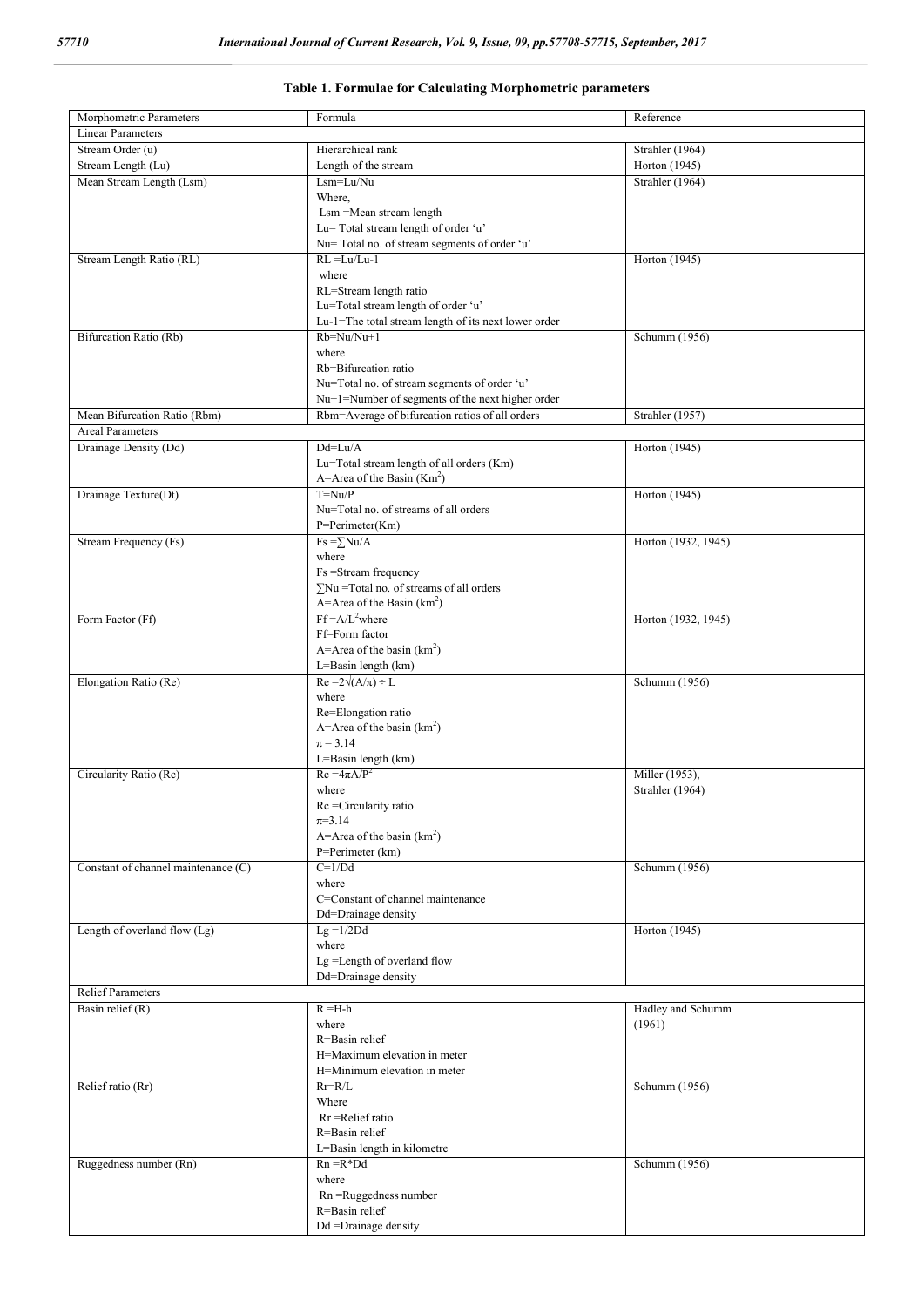## **Stream Length Ratio (Rl)**

The stream length ratio can be defined as the ratio of the total stream length of a given order to the total stream length of next lower order and having important relationship with surface flow and discharge. First three values of stream length ratio increases with increasing order but at higher order the value flow and discharge. First three values of stream length ratio increases with increasing order but at higher order the value decreases (Table-3, Fig. 2f). The changes of stream length ratio from one order to another indicating their late youth stage of geomorphic development (Sing and Sing 1997). The variation may be due to changes in slope and topography (Sreedevi *et al.*,2005). Mean stream length ratio of the micro watershed is 2.155.

*al.*, 2005). Mean stream length ratio of the micro watershed is 2.155.<br>Table 2. Linear aspects of the drainage network of the study area<br>Stream Order (u) Number Of Stream Mean Stream 2.155. may be due to changes in slope and topography (Sreedevi et

**Table 2. Linear aspects of the drainage network of the study area**

| Stream Order (u) | Number Of<br>Stream (Nu) | Stream<br>Length $(Lu)$ | Mean Stream<br>Length (Lsm) |  |
|------------------|--------------------------|-------------------------|-----------------------------|--|
|                  | 229                      | 107.59                  | 0.47                        |  |
|                  | 58                       | 34.64                   | 0.597                       |  |
|                  | 19                       | 17.77                   | 0.935                       |  |
|                  | 5                        | 14                      | 2.8                         |  |
|                  |                          | 7.81                    | 7.81                        |  |
| Total            | 312                      | 181.81                  | 12.612                      |  |



Fig. 2. Linear aspect (a) Stream number vs. Stream order (b) Log of Stream number vs. stream order (c) Stream length vs. Stream order (d) Log of Stream length vs. Stream order (e) Mean Stream length vs. Stream order (f) Stream length ratio vs. U/U-1

#### **Stream Length Ratio (Rl)**

The stream length ratio can be defined as the ratio of the total stream length of a given order to the total stream length of next lower order and having important relationship with surface flow and discharge. First three values of stream length ratio increases with increasing order but at higher order the value decreases (Table-3, Fig. 2f). The changes of stream length ratio from one order to another indicating their late youth stage of geomorphic development (Sing and Sing 1997). The variation

|  |  | Table 3. Stream length ratio of the study area |  |  |  |
|--|--|------------------------------------------------|--|--|--|
|  |  |                                                |  |  |  |

| Stream Length Ratio (RI)                   |       |
|--------------------------------------------|-------|
| $2nd order/1st order$                      | 1 2.7 |
| $3rd$ order/ $2nd$ order                   | 1.566 |
| $4th$ order/ $3rd$ order                   | 2.994 |
| $5th$ order/ $4th$ order                   | 2.788 |
| Mean Stream length ratio ( $RIm$ ) = 2.155 |       |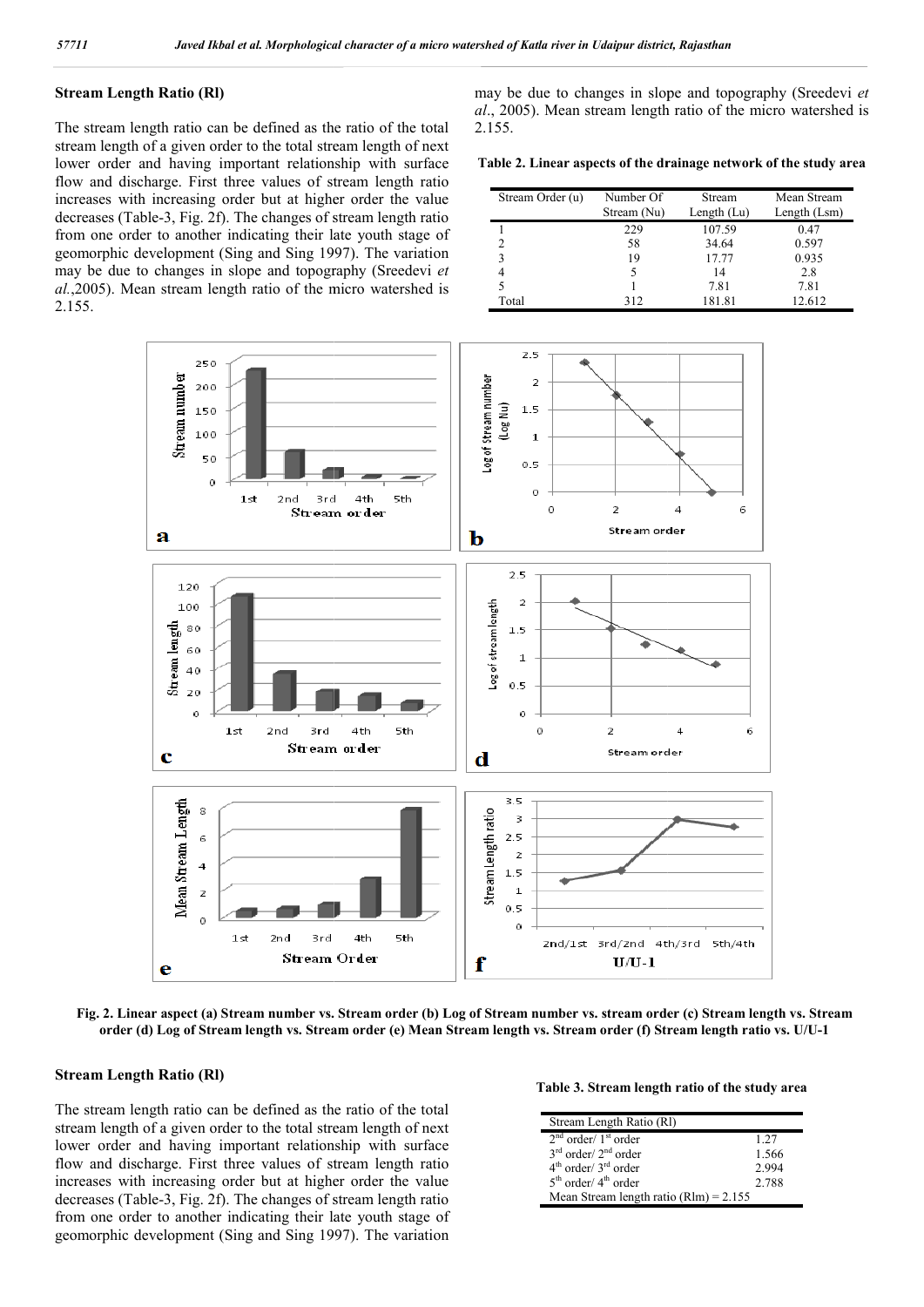## **Bifurcation Ratio (Rb)**

The bifurcation ratio (Rb) is the ratio between stream numbers of a particular order and next higher order (Schumm 1956). Horton (1945) considered bifurcation ratio (Rb) as an index of relief and dissections. It is a dimensionless parameter. According to Strahler (1957), bifurcation ratio shows only a small variation from region to region or different environments except where powerful geological control dominates. If bifurcation ratio vary from one order to its next order, then these irregularities are attributed to geological and lithological development of a drainage basin (Strahler 1964). Generally, bifurcation ratios range between 2.0 to 5.0 for sub basins in which the geologic structure does not exercise a dominant influence on the drainage pattern and indicates that the basin is falling under normal basin category (Strahler 1964). Here the bifurcation ratio ranges from 3.05 to 5 indicates that this value falls under normal basin category (Table 4). The mean bifurcation ratio is 3.95 which indicates the area has suffered highly structural disturbance (Nag and Chakroborty 2003).

#### **Table 4. Bifurcation ratio of the study area**

| Bifurcation Ratio (Rb)                |      |
|---------------------------------------|------|
| $1st order/2nd order$                 | 3.95 |
| $2nd order/3rd order$                 | 3.05 |
| $3rd$ order/ $4th$ order              | 3.8  |
| $4th$ order/ $5th$ order              | 5    |
| Mean Bifurcation Ratio (Rbm) = $3.95$ |      |

#### **Areal Aspect**

Areal aspects include Drainage Density (Dd), Stream Frequency (Fs), Drainage Texture (T), Form Factor (Ff), Elongation Ratio (Re), Circularity Ratio (Rc), Constant of channel maintenance (C), Length of overland flow (Lg) which are discuss below.

**Table 5. Aerial aspects of the study area**

| Area $(A)$ in $Km2$                 | 52.91  |
|-------------------------------------|--------|
| Perimeter (P) in Km                 | 37.927 |
| Length of Basin (L) in Km           | 13.10  |
| Width of Basin (W) in Km            | 6.217  |
| Drainage Density (Dd)               | 3.436  |
| Drainage Texture (T)                | 8.226  |
| Stream Frequency (Fs)               | 5.897  |
| Form Factor (Ff)                    | 0.308  |
| Elongation Ratio (Re)               | 2.267  |
| Circularity Ratio (Rc)              | 0.462  |
| Constant of channel maintenance (C) | 0.291  |
| Length of overland flow $(Lg)$      | 0.146  |

#### **Drainage Density (Dd)**

Drainage density is defined as the total length of all streams in a basin divided by the area of the basin (Strahler 1958). It describes the spacing of channel. Low value of drainage density Dd indicated that the region is having permeable subsoil material under vegetative cover and it also indicates the watershed has low relief (Strahler 1964), where as high Dd is favored in regions of weak or impermeable subsurface materials, sparse vegetation and mountainous relief (Nag 1998). Low drainage density leads to coarse drainage texture whereas high drainage density leads to fine drainage texture. Drainage density of the micro watershed is 3.436, suggests that streams network are closely spaced in the watershed (fig 3e). This high drainage density with fine texture indicates that the area is composed of impermeable subsurface material with mountainous relief and also basin falls late youth stage towards maturity.

#### **Drainage Texture (T)**

Drainage texture is defined as the total number of stream segments of all orders divided by the perimeter of the watershed (Horton 1945). It describes relative spacing of drainage lines, which are more prominent in impermeable material compared to the permeable ones (Ali and Khan, 2013). Drainage texture (T) depends upon a number of natural factors such as climate, rainfall, vegetation, lithology, soil type, infiltration capacity, relief and stage of development (Smith 1954). Soft or weak rocks unprotected by vegetation produce a fine texture, whereas massive and resistant rocks cause coarse texture (Iqbal *et al.*, 2012). Sparse vegetation of arid climate causes finer textures than those developed on similar rocks in a humid climate. Smith (1954) classified drainage density into five different classes of drainage texture, i.e. less than 2, indicates very coarse, between 2 and 4 is coarse, between 4 and 6 is moderate, between 6 and 8 is fine and greater than 8 is very fine drainage texture. The study area has a value of 8.23 which falls very fine drainage texture.

#### **Stream Frequency (Fs)**

Stream frequency is the total number of stream segments of all order per unit basin area (Horton 1932, 1945). Flooding is commonly occurring in a basin with high drainage and stream frequency (Howard 1967). A higher Fs reflects greater surface runoff and a steeper ground surface. lower Fs values indicate permeable sub-surface material and low relief (Reddy *at al.*;2004). The Fs value of the study area is 5.897, which indicate impermeable sub-surface material and moderate to high relief.

#### **Form Factor (Ff)**

Form factor is measured dividing the basin area by the square of basin length (Horton 1932). For a perfectly circular basin the form factor would always be near about 0.7854. The basins with high form factors have high peak flows of shorter duration. The study area has form factor value of 0.308 which indicate elongated shape with medium peak of flow.

#### **Circularity Ratio (Rc)**

Circularity ratio is the ratio of the basin area to the area of a circle having the same circumference perimeter as the basin, which is dimensionless and expresses the degree of circularity of the basin (Miller 1953). In the study area Rc value is 0.462 indicates the micro watershed is sub circular in nature.

#### **Elongation ratio (Re)**

It is the ratio between the diameter of the circle of the same area as the drainage basin and the maximum length of the basin (schumm 1956). Values near to 1.0 are the characteristics of the region of very low relief, while values in the range of 0.6 - 0.8 usually occur in the areas of high relief and steep ground slope (Strahler 1964). The Re value is 0.627 indicates the micro watershed is high relief and steep ground slope.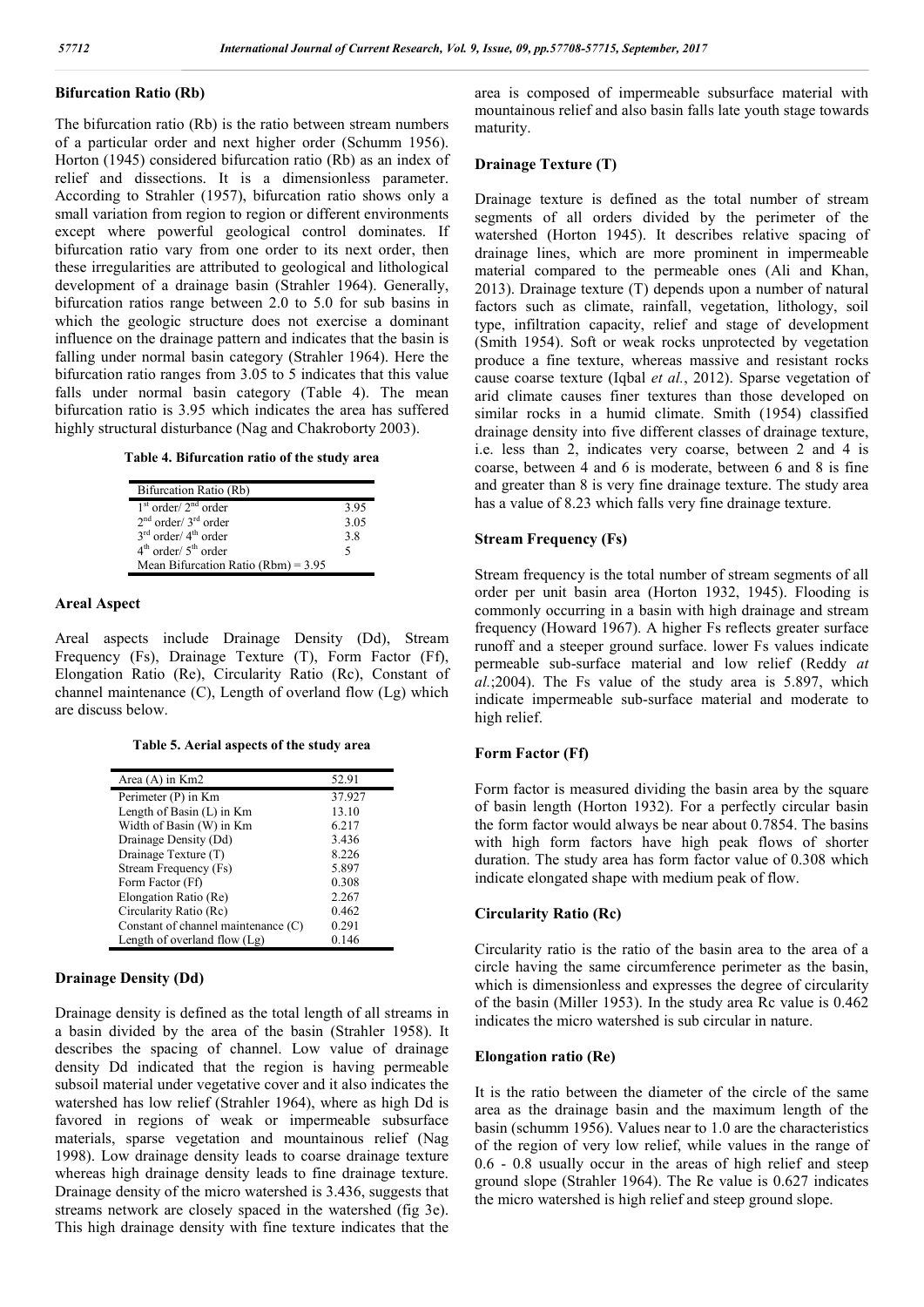## **Constant of Channel Maintenance (C)**

It is a inverse of drainage density (Schumm 1956). It depends on the lithology, permeability and infiltration capacity of surface material, climatic condition and vegetation ( (Schumm 1956). In the study area the value of C is 0.291, means 0.291  $Km<sup>2</sup>$  of area is required to sustain 1 km of the channel. **Basin Relief (R)**<br> **Basin Relief (R)**<br>
of drainage density (Schumm 1956). It depends<br>
Basin relief is the<br>
y, permeability and infiltration capacity of and the lowest po<br>
l, climatic condition and vegetation (Schumm the s

#### **Length of overland flow (Lg)**

It is the length of water over the ground before it gets concentrated into definite stream channels, (Horton 1945). It is like sheet flow of water over the ground. It approximately equals to half of reciprocal of drainage density (Horton 1945). The calculated Lg value 0.146 indicates of high relief of the study area.

#### **Relief aspect**

Relief aspect inlude Basin relief (R), Relief ratio (Rr) and Ruggedness number (Rn) which are discuss below.

**Table 6. Relief aspect of the study area**



Basin relief is the difference in elevation between the highest and the lowest point of the basin. The maximum elevation of the study area is 866 meter and minimum elevation is 560 meter so the basin relief of the micro watershed is 306 meter (Fig 3). This high value of R indicates gravity of water flow, low infiltration and high runoff conditions of the study area. Basin relief is the difference in elevation between the highest<br>and the lowest point of the basin. The maximum elevation of<br>the study area is 866 meter and minimum elevation is 560<br>meter so the basin relief of the micro w

#### **Relief ratio (Rr)**

The relief ratio is the ratio between the basin relief and the length of the basin (Schumm, 1956). It is also an indicator of intensity of erosion processes and sediment delivery rate of the basin (Strahler 1964). The relief ratio of the study area is 0.023 which is the characteristic features of less resistant rocks of the area (Dahiphale *et al.*, 2014)

#### **Ruggedness number (Rn)**

It is the product of maximum basin relief and drainage density. It is a dimensionless number. It can describe the slope steepness and length of the basin. In the study area the value of Rn is 1.05, which indicates that the area is rugged with high relief and high stream density (Fig. 3a).



**Fig. 3. (a) DEM, (b) Elevation map, (c) Slope map, (d) Aspect map, (e) Drainage density map (c) Slope (e) Drainage** 

**Table 7. River sinuosity**

| Segment | $Lmax$ ( $Km$ ) | Lr(Km) | P (Sinuosity) | Channel deflection (Maximum) from straight line (Km) |
|---------|-----------------|--------|---------------|------------------------------------------------------|
|         | 5.94            | 4.97   | .19           | 0.43                                                 |
| -       | 6.92            | 4.39   | 1.57          | 0.58                                                 |
|         | 4.18            | 3.37   | .24           | 0.77                                                 |
|         | 3.45            | 2.95   | .16           | 0.38                                                 |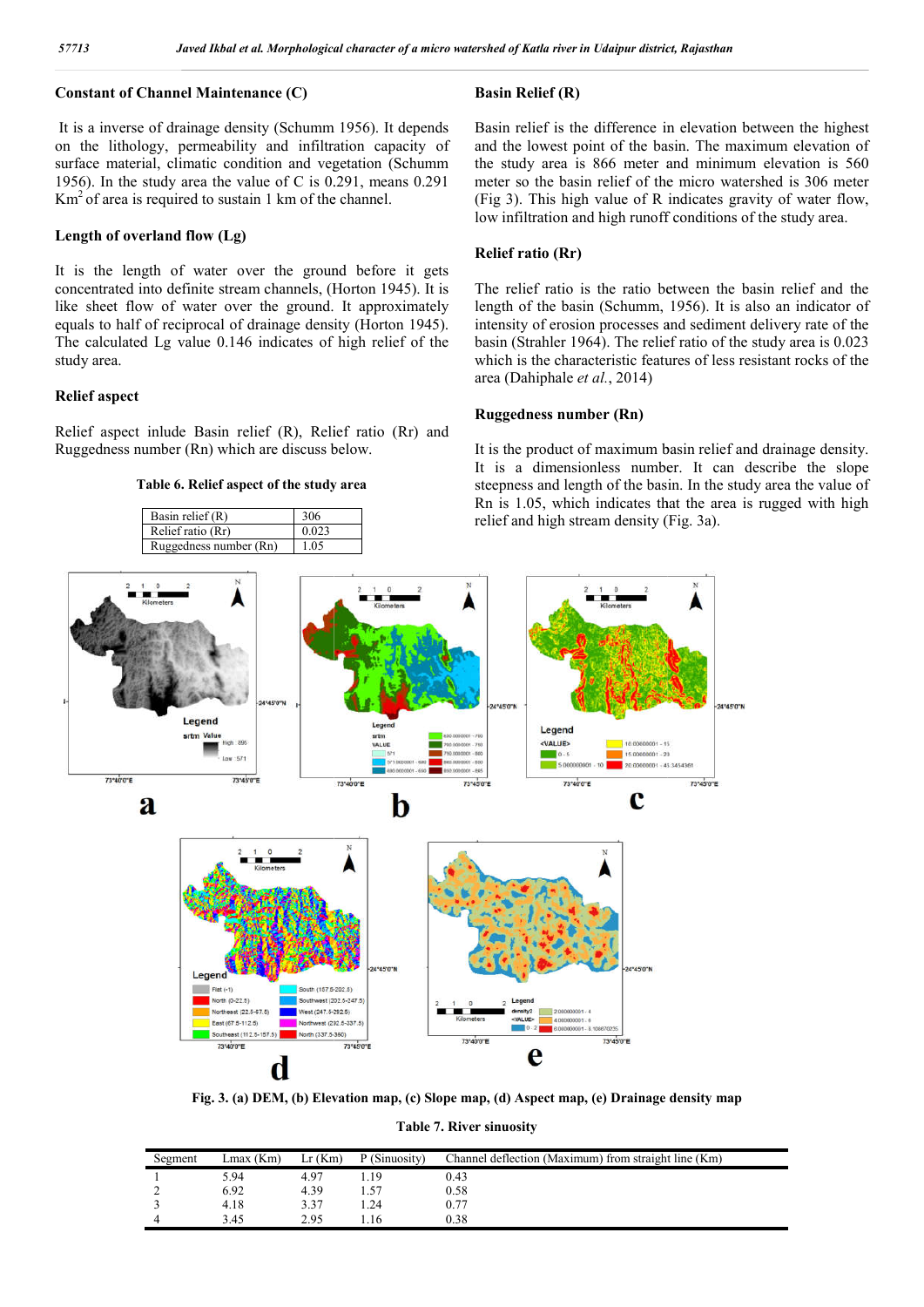**Table 8. Transverse Topographic Symmetry Factor**

| Da (KM) | Dd (KM) | Da/Dd | Da (KM) | Dd (KM) | Da/Dd |
|---------|---------|-------|---------|---------|-------|
| 0.76    | 1.67    | 0.455 | 0.25    | 2.33    | 0.107 |
| 1.02    | 1.66    | 0.614 | 0.36    | 1.70    | 0.211 |
| 1.22    | 2.24    | 0.544 | 0.22    | 1.85    | 0.118 |
| 1.74    | 3.06    | 0.568 | 0.42    | 1.60    | 0.262 |



**Fig. 4. (a) River sinuosity map, (b) Transverse Topographic Symmetry Factor map**

#### **River Sinuosity**

Although Sinuosity of river channel put its imprint on geomorphic history it also depends on the geological control like active tectonics (Burnett and Schumm 1983; Wyzga 2006). channel sinuosity is controlled by channel gradient, sediment load, resistance to lateral erosion of a river and stage of valley development and the structural characteristics of the area through which it flows (Prasad 1982). Mathematically it can be computed through following formula: SI=CL/SL, where, SI is sinuosity index, CL is the actual length of the channel and SL is the straight line length or the air length between the same point. According to Morisawa (1985) classification except segment 2 all are shows sinuous channel where segment 2 shows meandering in nature (Fig 4a).

#### **Transverse Topographic symmetry factor (TTSF)**

TTSF is important tool to identifying the active tectonic nature in the area of poorly exposed active structure of quaternary rock (Cox *et al*, 2001). TTSF can be evaluate by the following formula T=Da/Dd, where Da is the distance from the stream channel to the middle of its drainage basin and Dd is the distance from the basin margin to the middle of the basin. If there is no tectonic activity occurs, then the main river will flow evenly from both sides as a perfect symmetric basin and the value of TTSF will be zero. TTSF value of master stream in the area indicated by red circle is more than 4.5 and fall in class 1 (Mosavi and Arian, 2015) indicate the stream has migrated towards north-east direction (Fig 4b).

#### **Conclusion**

Morphometric analysis of Katla river basin has been done by the use of Remote sensing and GIS software. Three aspects of morphometric analysis tell us about the character of the micro

watershed. The morphometric analysis reveals that the study area of high drainage density is highly structurally controlled and the area has developed late youth stage of geomorphic development. Drainage density, drainage texture and stream frequency shows that the area falls in impermeable sub surface material. The sub circular to elongated shaped micro watershed has high relief with undulating topography so that surface water can move with high velocity in monsoon season. TTSF map shows that in the red circled area the stream flows along northern margin of the watershed is due to north-east tilting of the watershed. High meandering nature of segment 2 in the river sinuosity map is also the reason of tilting.

#### **REFERENCES**

- Ali, S. A. and Pirasteh, S., 2005. "Evaluation of Ground Water Potential Zones in Parts of Pabdeh Anticline, Zagros Fold Belt, SW Iran," *Water*, *Ethiopian Journal of Water Science and Technology*, Vol. 9, No. 1, pp. 92-97.
- Ali, S. A., Rangzen, K. and Pirasteh, S., 2003. "Use of Digital Elevation Model for Study of Drainage Morphometry and Identification of Stability and Saturation Zones in Relations to Landslide Assessments in Parts of Shahbazan Area, Zagros Belt, SW Iran," *Cartography*, Vol. 32, No. 2, pp. 162-169
- Ali, S.A. and Khan, N., 2013. "Evaluation of Morphometric Parameters—A Remote Sensing and GIS Based Approach, *Open Journal of Modern Hydrology*, 3, 20-27
- Bharadwaj, A.K., Pradeep,C., Thirumalaivasan, D., Shankar, C.P., Madhavan, N., 2014. "Morphometric analysis of Adyar watershed". *IOSR Journal of Mechanical and Civil Engineering (IOSR-JMCE)* e- ISSN: 2278-1684, p-ISSN : 2320–334X PP 71-77
- Burnett, A. W., and Schumm, S. A., 1983. "Alluvial river response to neotectonic deformation in Louisiana and Mississippi," Science. 222